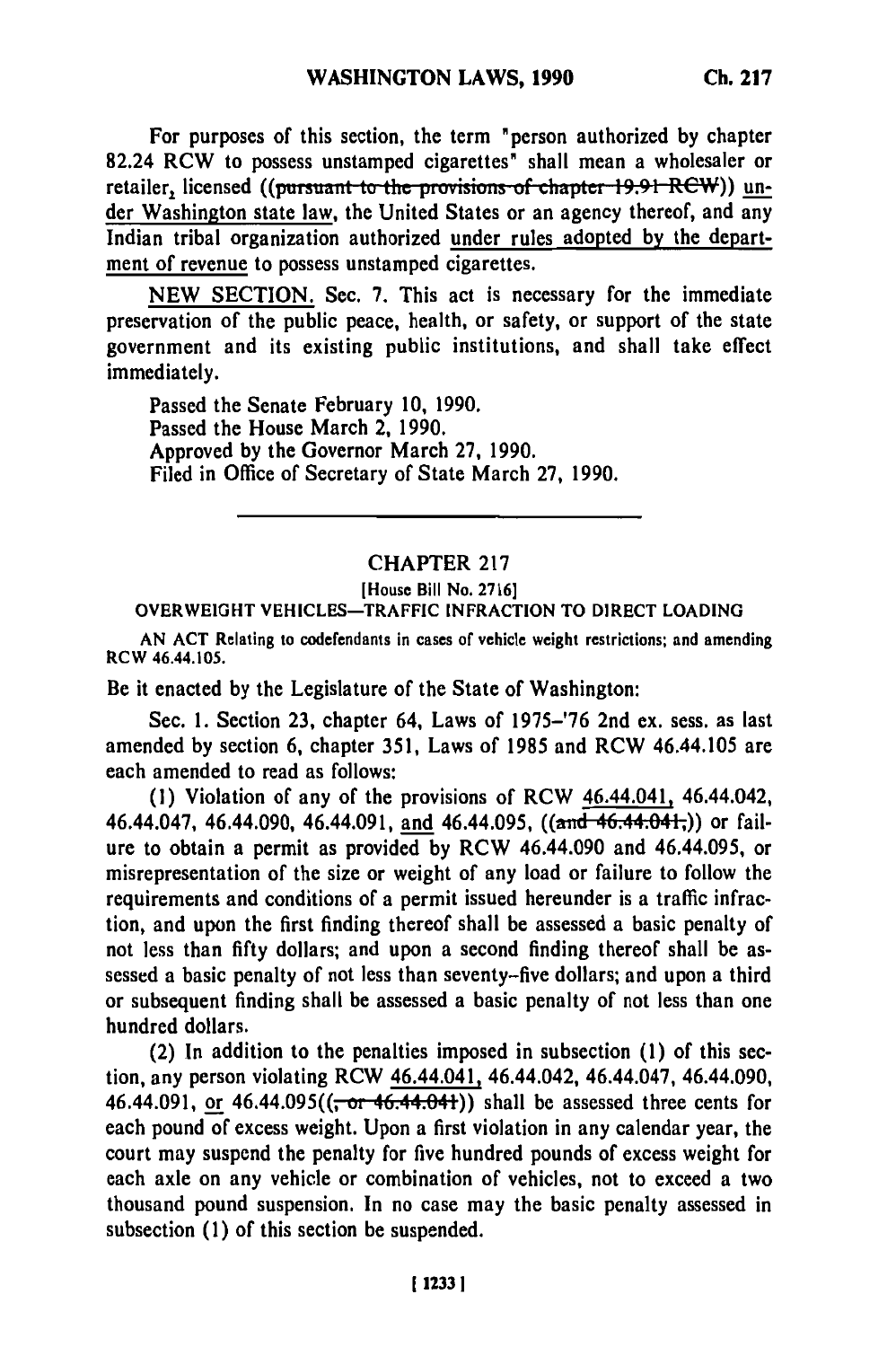**(3)** Whenever any vehicle or combination of vehicles is involved in two violations of RCW **46.44.041,** 46.44.042, 46.44.047, 46.44.090, 46.44.091, or  $46.44.095((\frac{1}{6} \text{ or } 46.44.041))$  during any twelve-month period, the court may suspend the certificate of license registration of the vehicle or combination of vehicles for not less than thirty days. Upon a third or succeeding violation in any twelve-month period, the court shall suspend the certificate of license registration for not less than thirty days. Whenever the certificate of license registration is suspended, the court shall secure such certificate and immediately forward the same to the director with information concerning the suspension.

(4) Any person found to have violated any posted limitations of a highway or section of highway shall be assessed a monetary penalty of not less than one hundred and **fifty** dollars, and the court shall in addition thereto upon second violation within a twelve-month period involving the same power unit, suspend the certificate of license registration for not less than thirty days.

**(5)** Any police officer is authorized to require the driver of any vehicle or combination of vehicles to stop and submit to a weighing either **by** means of a portable or stationary scale and may require that the vehicle be driven to the nearest public scale. Whenever a police officer, upon weighing a vehicle and load, determines that the weight is unlawful, the officer may require the driver to stop the vehicle in a suitable location and remain standing until such portion of the load is removed as may be necessary to reduce the gross weight of the vehicle to the limit permitted **by** law.

Any vehicle whose driver or owner represents that the vehicle is disabled or otherwise unable to proceed to a weighing location shall have its load sealed or otherwise marked **by** any police officer. The owner or driver shall be directed that upon completion of repairs, the vehicle shall submit to weighing with the load and markings and/or seal intact and undisturbed. Failure to report for weighing, appearing for weighing with the seal broken or the markings disturbed, or removal of any cargo prior to weighing is unlawful. Any person so convicted shall be fined five hundred dollars, and in addition the certificate of license registration shall be suspended for not less than thirty days.

**(6)** Any other provision of law to the contrary notwithstanding, district courts having venue have concurrent jurisdiction with the superior courts for the imposition of any penalties authorized under this section.

**(7)** For the purpose of determining additional penalties as provided **by** subsection (2) of this section, "excess weight" means the poundage in excess of the maximum gross weight prescribed **by** RCW 46.44.041 and 46.44.042 ((and 46.44.04)) plus the weights allowed **by** RCW 46.44.047, 46.44.091, and 46.44.095.

**(8)** The penalties provided in subsections **(1)** and (2) of this section shall be remitted as provided in chapter **3.62** RCW or RCW **10.82.070.** For